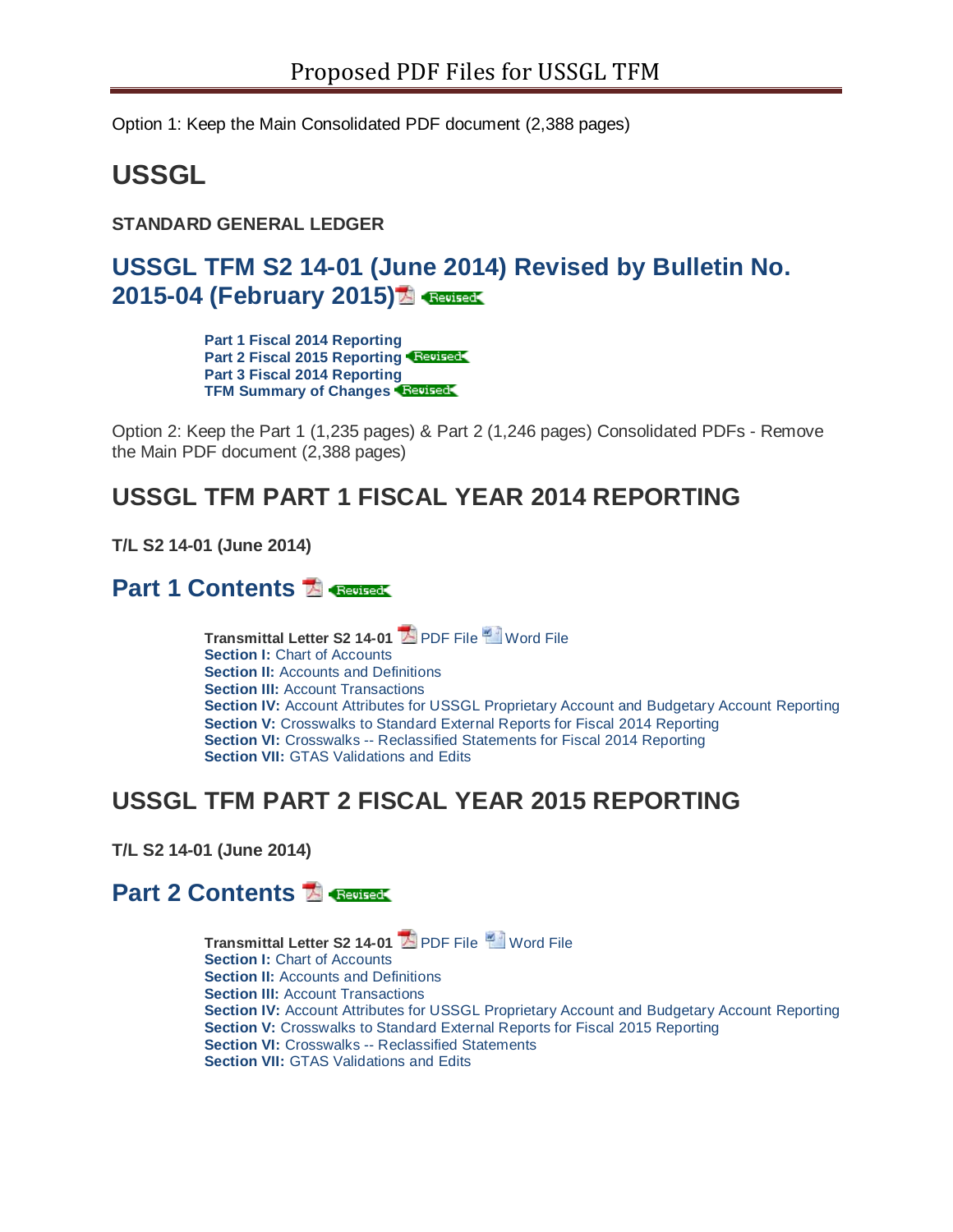| Consolidated PDF files for each section:                                                                    |                    |
|-------------------------------------------------------------------------------------------------------------|--------------------|
| <b>Section I: Chart of Accounts</b><br><b>Z</b> PDF Version <sup>2</sup> Word File                          |                    |
| Cover Page E HTML A PDF File                                                                                |                    |
|                                                                                                             | <b>Top of Page</b> |
| <b>Section II: Accounts and Definitions</b><br><b>Z</b> PDF Version <sup>2</sup> Word File                  |                    |
| Cover Page CHTML A PDF File                                                                                 |                    |
|                                                                                                             | <b>Top of Page</b> |
| <b>Section III: Account Transactions</b><br><b>E</b> PDF Version                                            |                    |
| Cover Page CHTML A PDF File                                                                                 |                    |
| <b>Individual Files</b><br>>>                                                                               |                    |
|                                                                                                             | <b>Top of Page</b> |
| Section IV: Account Attributes for USSGL Proprietary Account and Budgetary Account Reporting<br>PDF Version |                    |
| Cover Page EHTML A PDF File                                                                                 |                    |
| <b>Individual Files</b><br>>>                                                                               |                    |
|                                                                                                             | Top of Page        |
| Section V: Crosswalks to Standard External Reports for Fiscal 2014 Reporting<br>PDF Version                 |                    |
| Cover Page EHTML A PDF File                                                                                 |                    |

**Individual Files [>>](javascript:;)**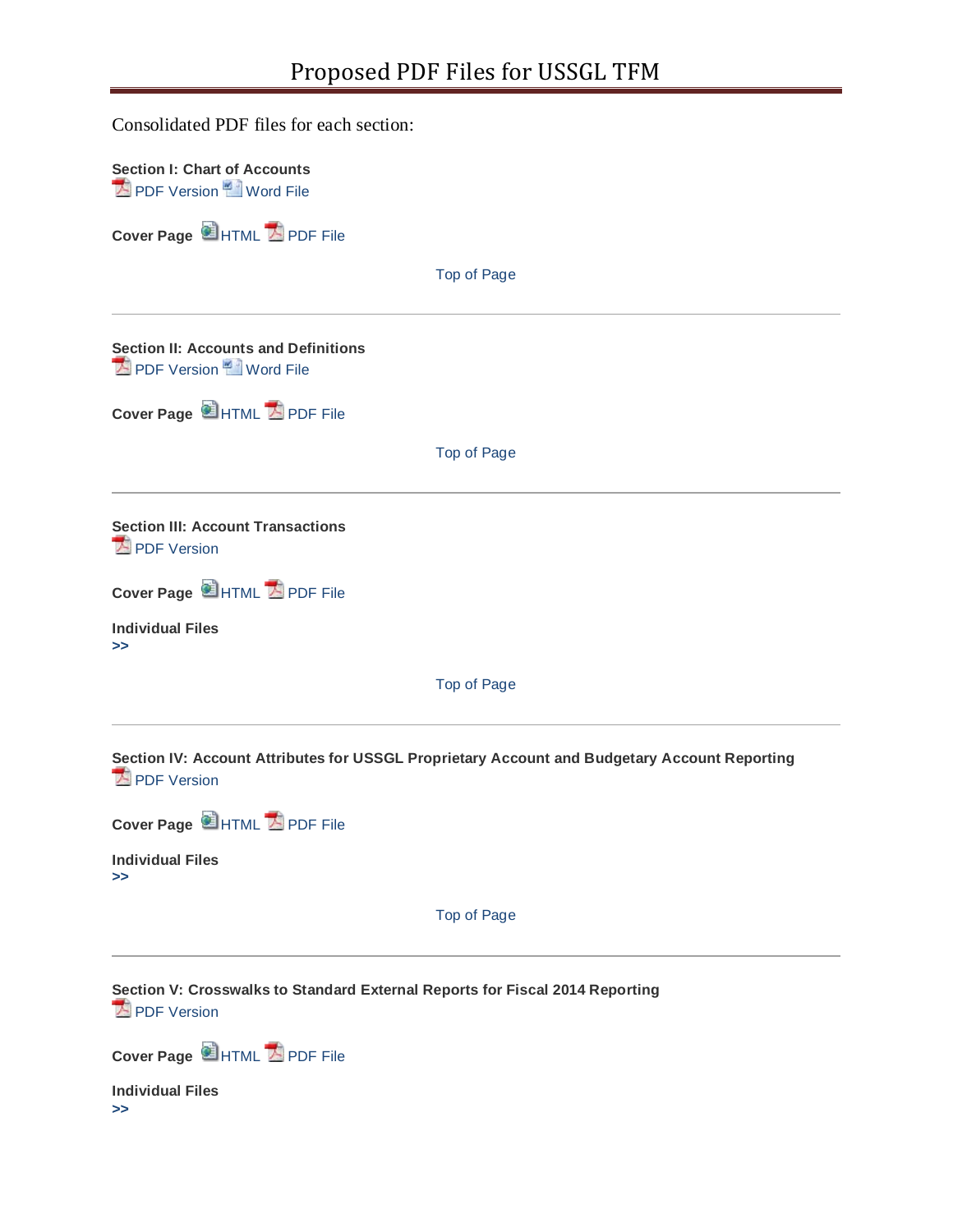# Proposed PDF Files for USSGL TFM

[Top of Page](http://tfm.fiscal.treasury.gov/v1/supplements/ussgl/ussgl_part_1.html%23skip_secondary_navigation)

**[Sec](http://tfm.fiscal.treasury.gov/v1/supplements/ussgl/ussgl_part_1/sec6/sec6_combined_2014.pdf)tion VI: Crosswalks -- Reclassified Statements for Fiscal 2014 Reporting PDF** Version

**Cover Page** [HTML](http://tfm.fiscal.treasury.gov/v1/supplements/ussgl/ussgl_part_1/sec6_cover_2014.html) [PDF File](http://tfm.fiscal.treasury.gov/v1/supplements/ussgl/ussgl_part_1/sec6/sec6_cover_2014.pdf)

**Individual Files [>>](javascript:;)**

[Top of Page](http://tfm.fiscal.treasury.gov/v1/supplements/ussgl/ussgl_part_1.html%23skip_secondary_navigation)

**[Sec](http://tfm.fiscal.treasury.gov/v1/supplements/ussgl/ussgl_part_1/sec7/sec7_combined_2014.pdf)tion VII: GTAS Validations and Edits PDF** Version

**Cover Page** [HTML](http://tfm.fiscal.treasury.gov/v1/supplements/ussgl/ussgl_part_1/sec7_cover_2014.html) **A** [PDF File](http://tfm.fiscal.treasury.gov/v1/supplements/ussgl/ussgl_part_1/sec7/sec7_cover_2014.pdf)

**Individual Files [>>](javascript:;)**

IRC Members:

Please mark the option you would prefer

Option 1: Keep the Main Consolidated PDF (2,388 pages)



Option 2: Keep the Part 1 & Part 2 Consolidated PDF / Remove the Main Consolidated PFD



Are you ok with removing the consolidated PDF files for each section?

Yes No

If not, please explain.

\_\_\_\_\_\_\_\_\_\_\_\_\_\_\_\_\_\_\_\_\_\_\_\_\_\_\_\_\_\_\_\_\_\_\_\_\_\_\_\_\_\_\_\_\_\_\_\_\_\_\_\_\_\_\_\_\_\_\_\_\_\_\_\_\_\_\_\_\_\_\_\_\_\_\_\_\_\_ \_\_\_\_\_\_\_\_\_\_\_\_\_\_\_\_\_\_\_\_\_\_\_\_\_\_\_\_\_\_\_\_\_\_\_\_\_\_\_\_\_\_\_\_\_\_\_\_\_\_\_\_\_\_\_\_\_\_\_\_\_\_\_\_\_\_\_\_\_\_\_\_\_\_\_\_\_\_ \_\_\_\_\_\_\_\_\_\_\_\_\_\_\_\_\_\_\_\_\_\_\_\_\_\_\_\_\_\_\_\_\_\_\_\_\_\_\_\_\_\_\_\_\_\_\_\_\_\_\_\_\_\_\_\_\_\_\_\_\_\_\_\_\_\_\_\_\_\_\_\_\_\_\_\_\_\_

\_\_\_\_\_\_\_\_\_\_\_\_\_\_\_\_\_\_\_\_\_\_\_\_\_\_\_\_\_\_\_\_\_\_\_\_\_\_\_\_\_\_\_\_\_\_\_\_\_\_\_\_\_\_\_\_\_\_\_\_\_\_\_\_\_\_\_\_\_\_\_\_\_\_\_\_\_\_